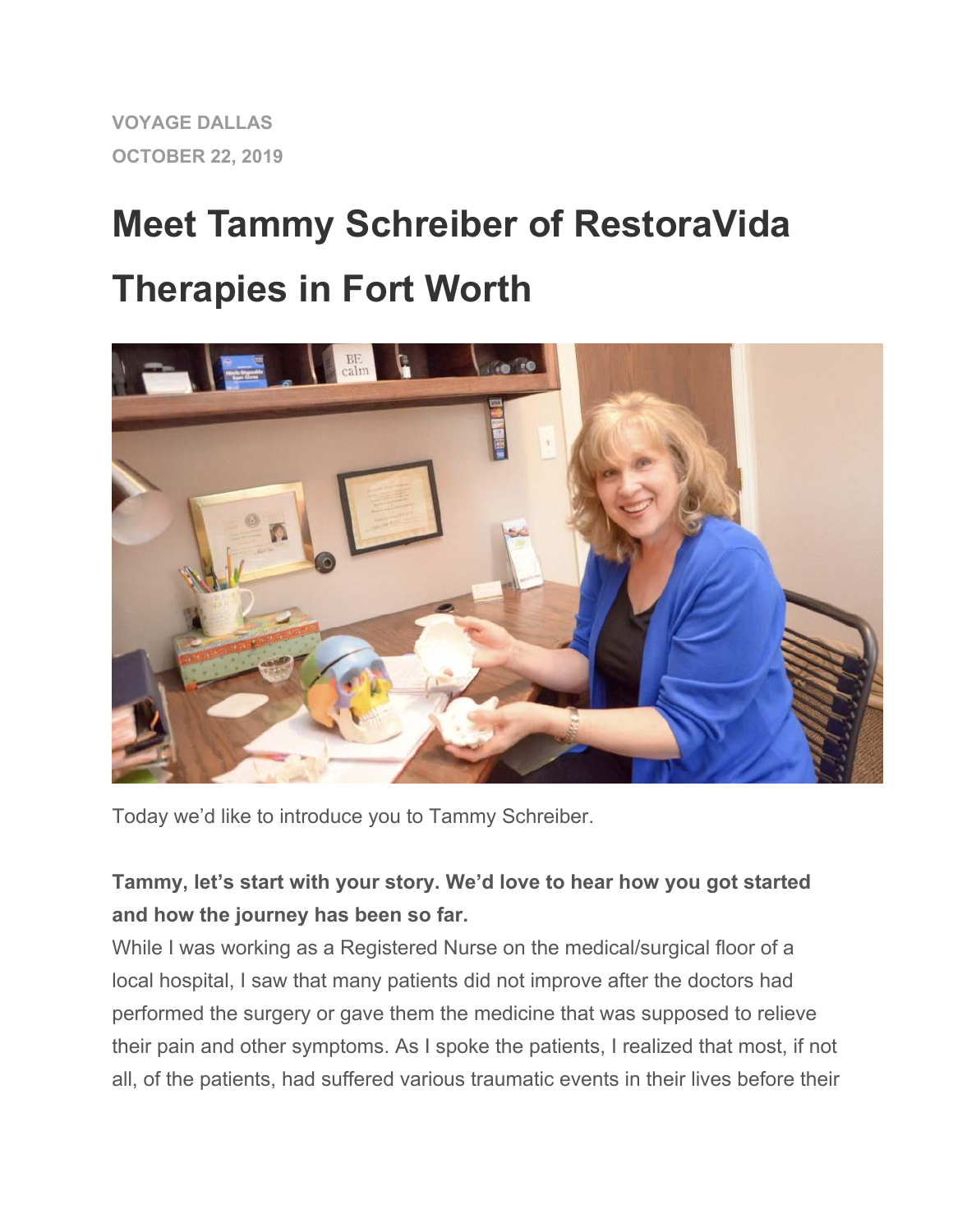symptoms brought them to the hospital. I came to believe early in my nursing career that stressed people become sick people and it takes more than surgery or pills to restore people to health.

I began my journey into Craniosacral Therapy about 15 years ago when I fell flat on my bottom and began having persistent, debilitating headaches. I had sore hips for about a week and then the headaches began. At the same time, I was in the middle of some of the most stressful events of my life. I went to several doctors who ran various tests and I still had no answers or relief from the headaches.

Through research into alternative therapies, I found an Upledger-Certified Craniosacral therapist who, after a series of treatments, was able to help me. My headaches disappeared and I was so impressed with Craniosacral therapy that I was inspired to become a therapist myself.

The work I do combines many elements. I use my medical knowledge as a Registered Nurse, the hands-on skills of a Licensed Massage Therapist, my Upledger-certified craniosacral skills and my intuition to assist my clients in their healing process. I consider the emotional and physical events that bring each client to my door. Emotional trauma impacts our bodies just as much or more as physical trauma. I tailor each session to the unique needs of the client on that day.

**Great, so let's dig a little deeper into the story – has it been an easy path overall and if not, what were the challenges you've had to overcome?**  The road to any dream is rarely smooth. The biggest road bump I faced was when I returned to Texas after living in Arizona for four years. I began my Craniosacral Therapy training in Sedona, Tucson and Phoenix. Arizona laws are different from Texas laws, and I was able to have a Craniosacral Therapy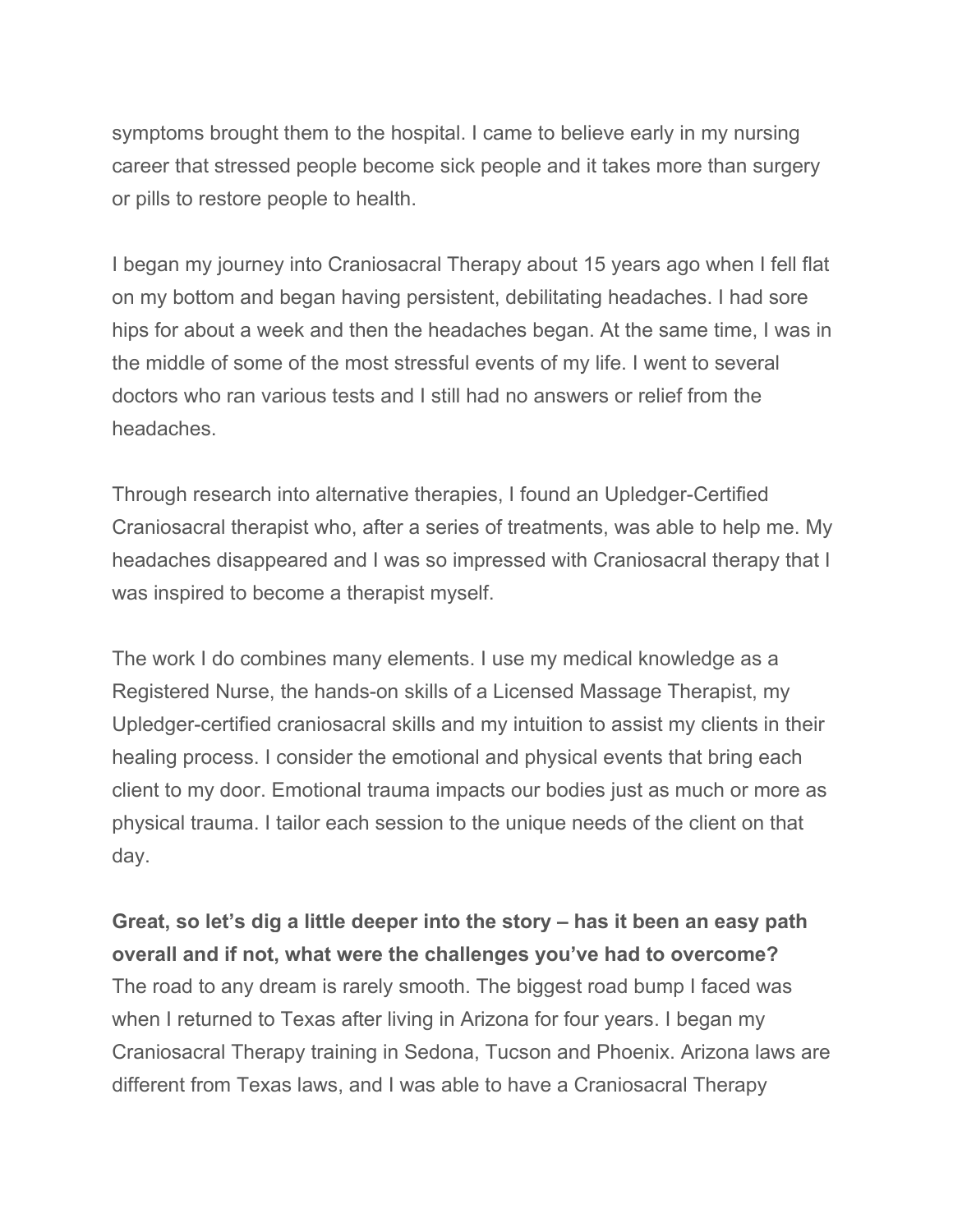practice in Arizona using my RN license. In Texas, Craniosacral therapists practice under a massage therapist license.

So, I had to make a big decision. Do I continue my craniosacral training and go to massage therapy school so I can continue my dream or go back to work at a hospital as an RN? I had such a love for this work and had seen so many amazing and profound changes in my clients in Arizona, that I decided to bite the bullet and go to massage therapy school. I attended the night program at Tarrant County College for nine months. Not only did I learn even more about the human body, I made some great friends as well.

#### **We'd love to hear more about your practice.**

My business is called RestoraVida Therapies. My friend helped me create the name, it's a play on "Restore to Life" using English and Spanish words. That's what Craniosacral Therapy (CST) does, it helps to restore people to a state of good health. It works using a caring, gentle touch that releases tensions deep in the body to relieve pain and dysfunction. It affects connective tissue called fascia and the craniosacral system that is made up of a membrane filled with cerebrospinal fluid that surrounds the brain and spinal cord. It was pioneered and developed by Osteopathic Physician John E. Upledger after years of clinical testing and research at Michigan State University. I and other Craniosacral therapists focus on the removal of restrictive forces within the fascia and membrane system surrounding the surface of the brain, the bones of the skull, spinal column and sacrum.

CST addresses many different issues: physical aches and pains, acute and chronic disease, emotional trauma or decreased vitality. Craniosacral Therapy is so gentle that it is suitable for babies, children, adults and the elderly. My clients range in age from four days to the 80s.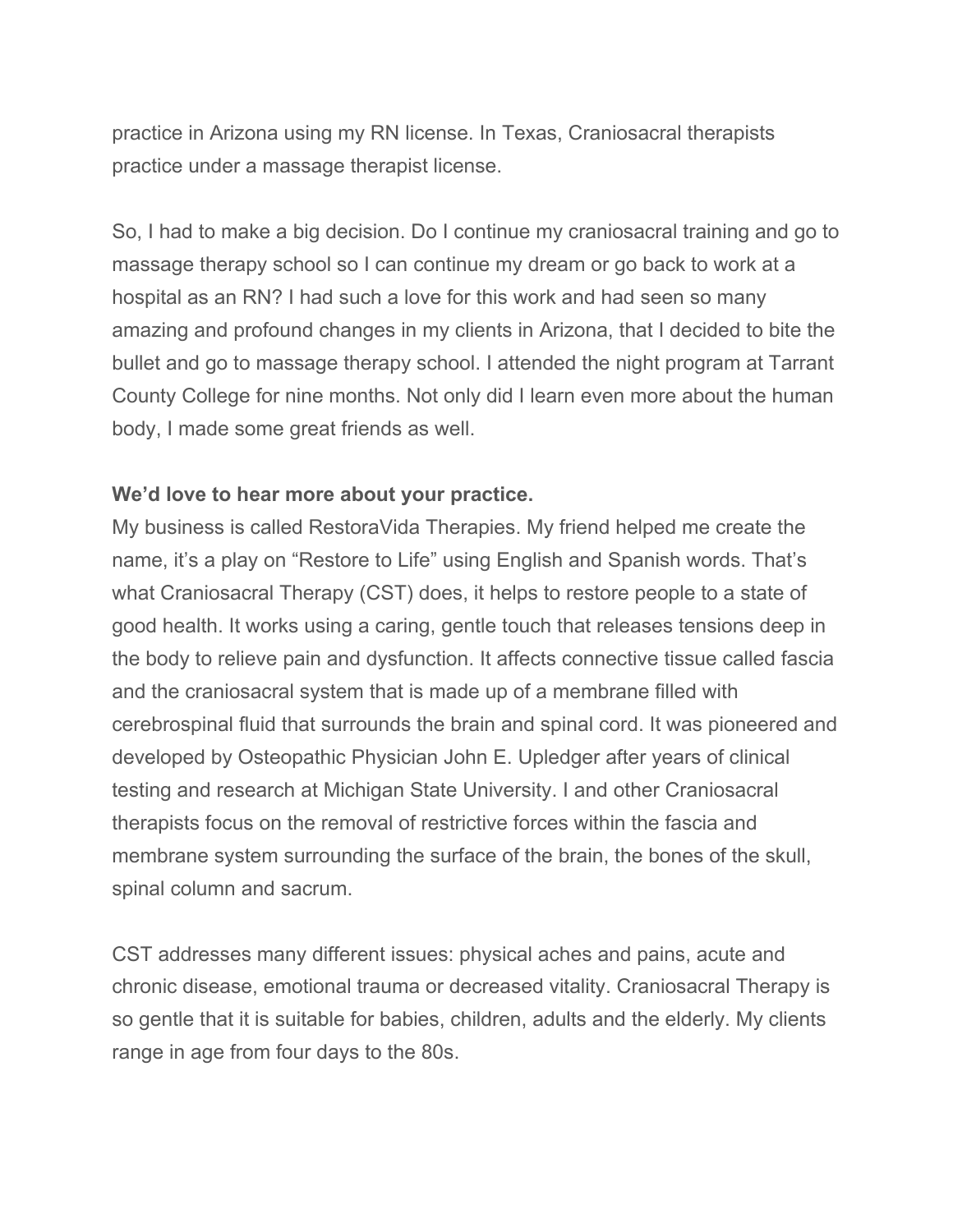What makes me the proudest is when clients come in for their second or third visit with a smile on their face and a spring in their step. I know they are feeling better before they even get to my office door. I can't describe the feeling I get when a migraine client tells me they haven't had a headache in the two weeks since their last appointment. What sets me apart from other bodyworkers and alternative therapists is that my treatments include physical, emotional, spiritual and mental well-being.

I offer my clients a truly holistic, healing experience utilizing my formal training as a registered nurse, licensed massage therapist, and certified Upledger craniosacral therapist and my informal training as a mother, wife, Believer, member of a 12-step program and survivor of life. I listen to what my client tells me about their lives and their journey to my door. I get to know each client so I can create the best treatment plan for them.

#### **Is there a characteristic or quality that you feel is essential to success?**

The quality I believe is most important to my success as a craniosacral therapist is courage. I believe courage (the ability to do something frightening) is at the foundation of so many other qualities necessary to pursue a new career. Training for a new career path and starting a business takes tenacity, perseverance, plain old hard work and self-confidence. And if you don't have courage, the other qualities fall by the wayside when so many decisions need to be made, chances need to be taken, opportunities acted on or long hours worked. It has been so gratifying to see the success stories that have come out of my practice in the two years here in Texas and the years before that in Arizona.

#### **Pricing:**

- \$95.00 Initial CST Session
- \$70.00 for 60 minute sessions
- \$90.00 for 90 minute sessions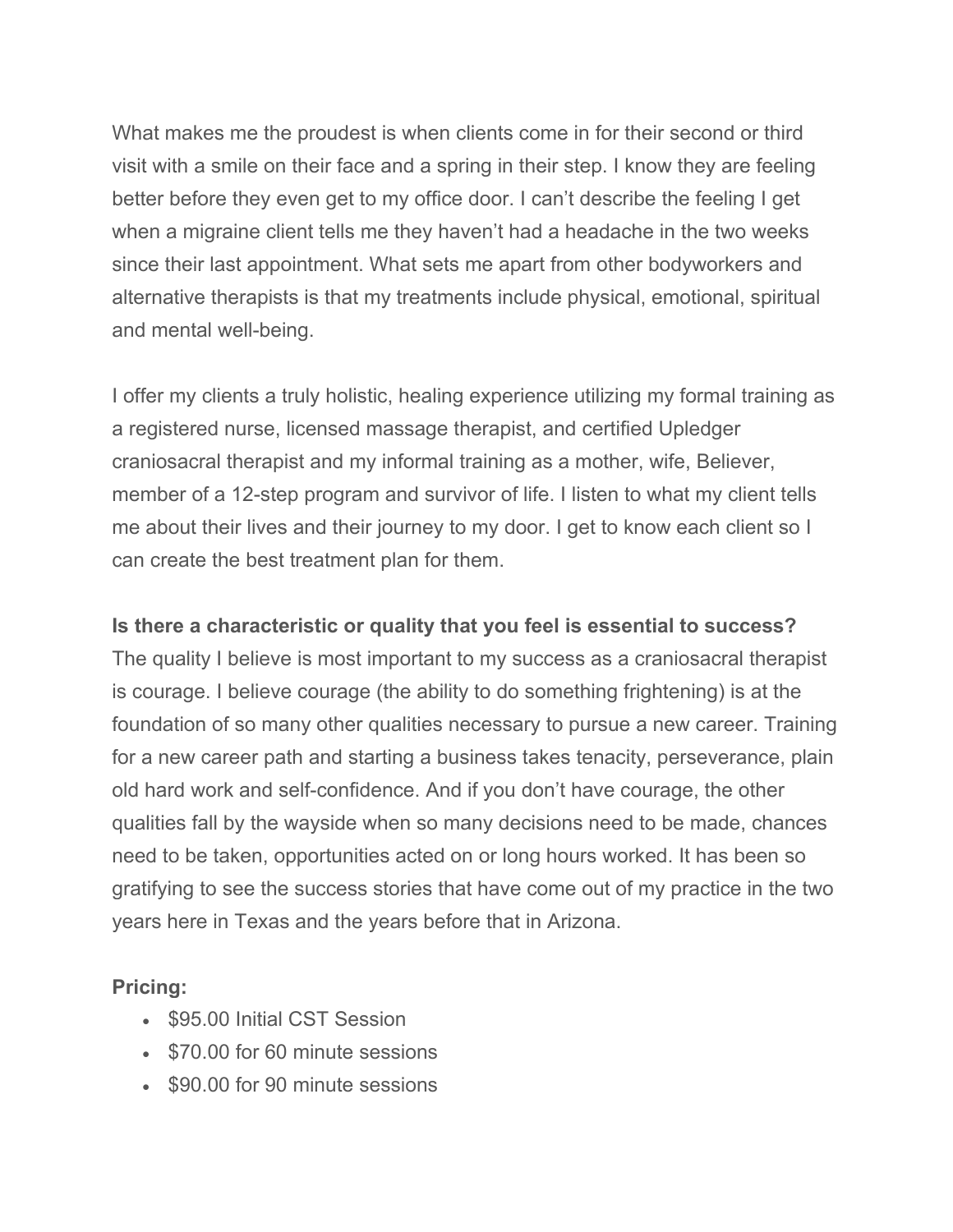• Pediatric visits \$45.00 for 30-45 minute sessions

#### **Contact Info:**

- **Address:** 8240 Mid-Cities Blvd North Richland Hills TX
- **Website: RestoraVida.com**
- **Phone:** 817-909-6292
- **Email:** tammyschreiber77@gmail.com
- **Facebook: https://www.facebook.com/RestoraVida-Therapies-383706235158392/?ref=bookmarks**
- **Other:** RestoraVida Therapies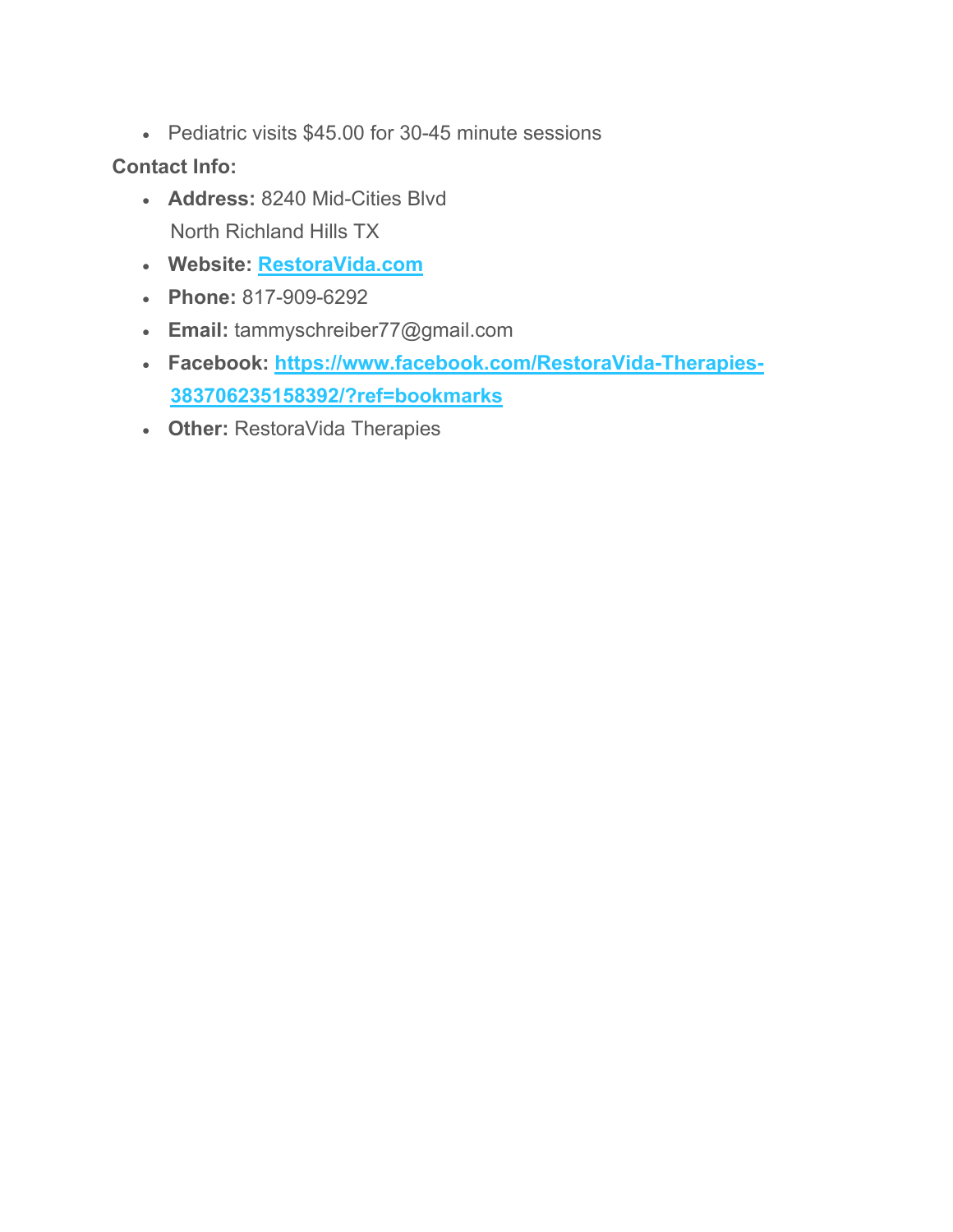

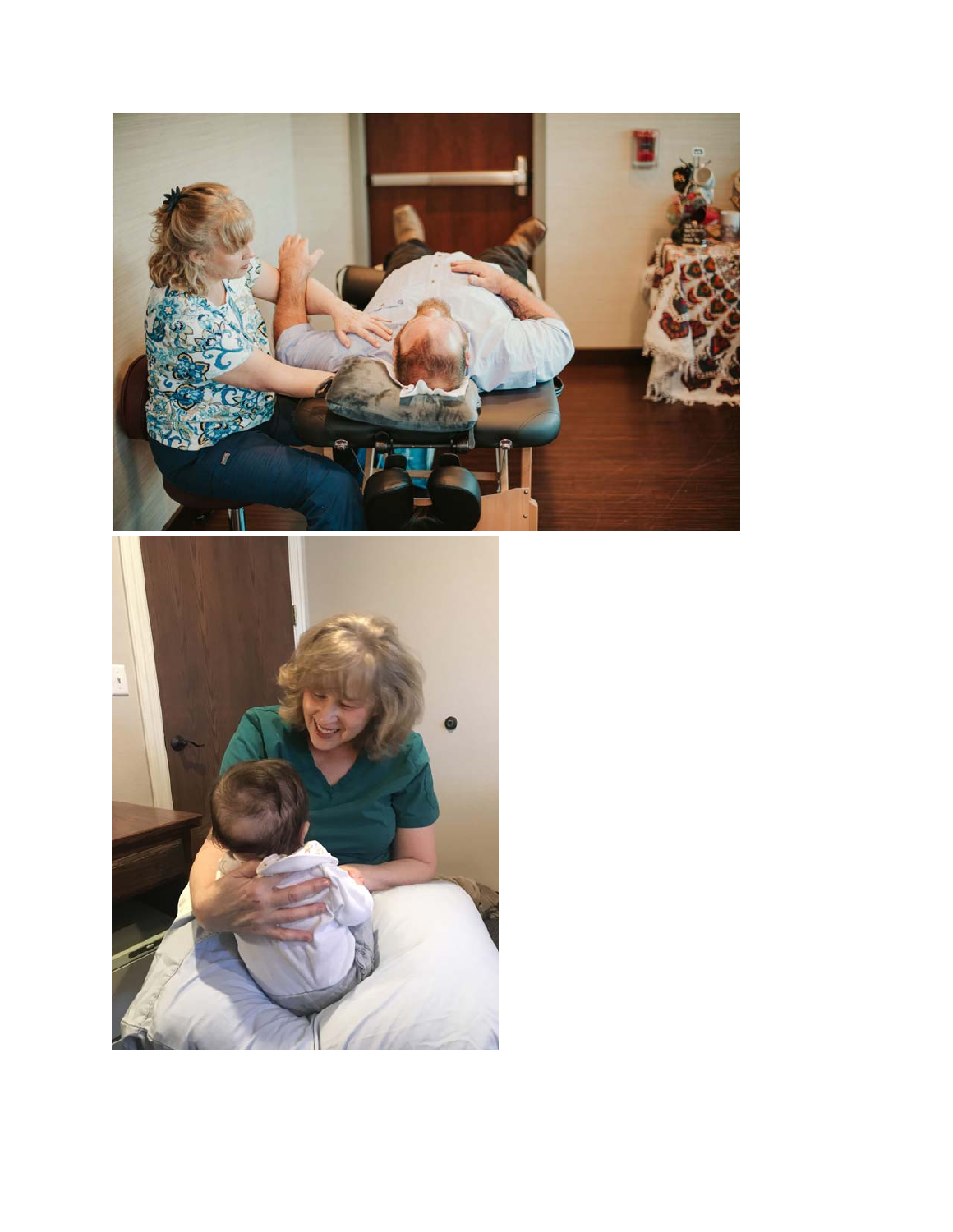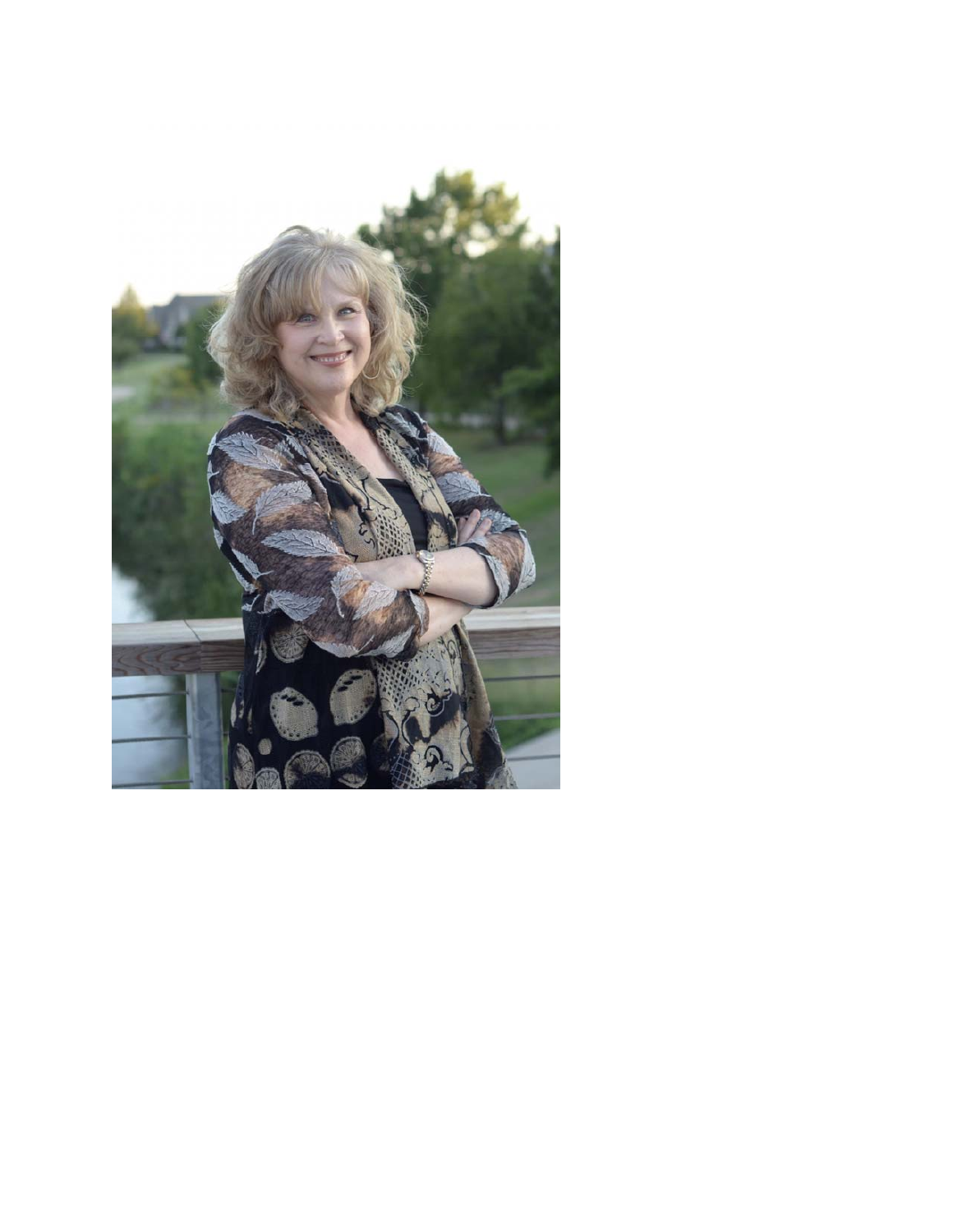# cra·ni·o·sa·cral ther-a-py

1: a light-touch, whole-body treatment techni by John E. Upledger, DO, OMM; works y craniosacral system to support and no nervous system - improving overall he

2: a complementary method of handsworks with the natural and unique rhyth body systems to pinpoint and address

3: helps to alleviate the aches, pains improves coping mechanisms to allow for of stress.

4: improves the body's ability to so profound, positive changes.

Upledger nstitute International Upledger.com